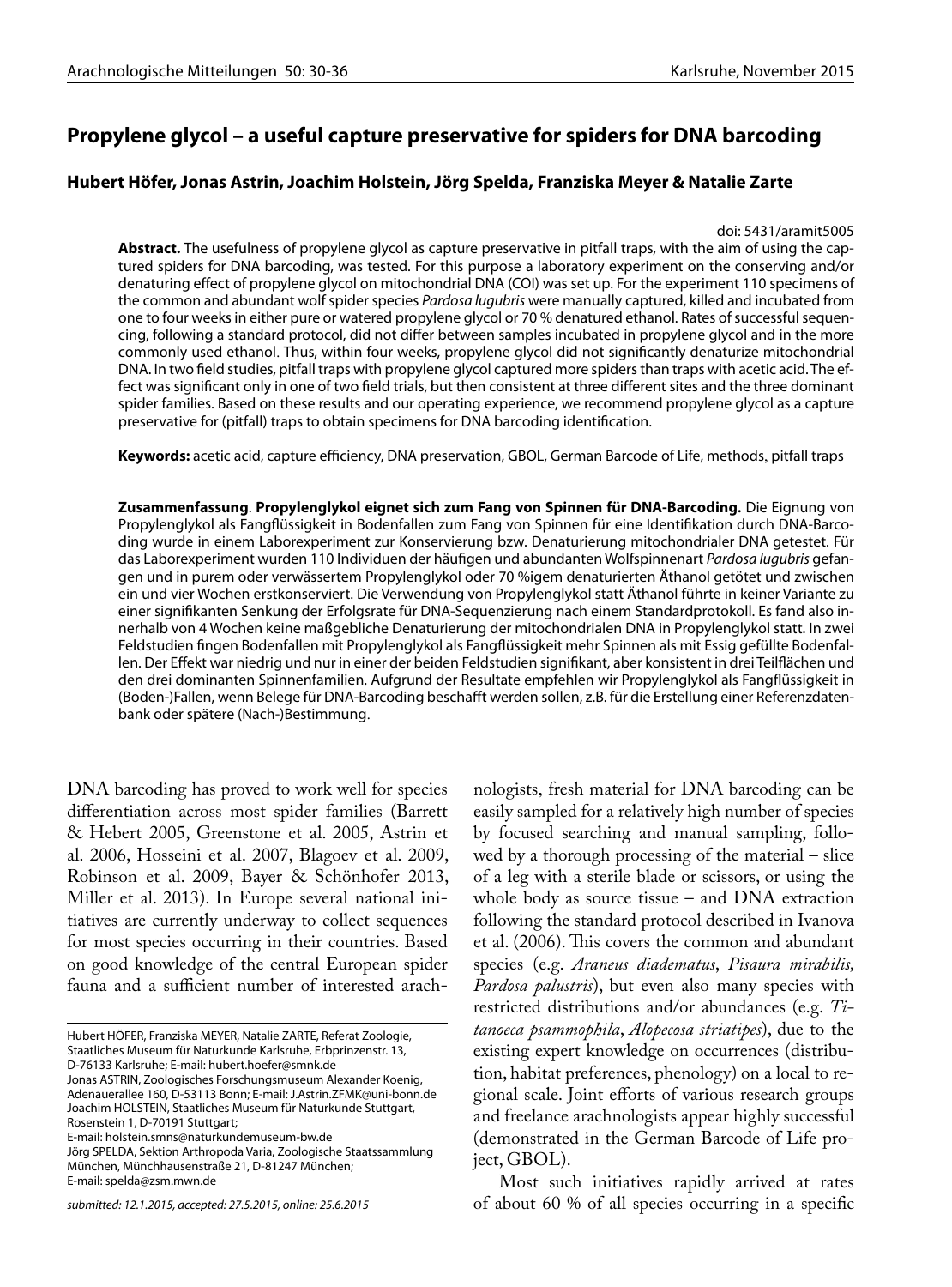country/region that was successfully barcoded (examples listed at [https://www.bolgermany.de/news](https://www.bolgermany.de/news-publikationen)[publikationen](https://www.bolgermany.de/news-publikationen), accessed January 2015; Miller et al. 2013). However, finding fresh specimens of the remaining species becomes increasingly difficult. This is especially true for those spider species not readily identifiable in the field, e.g. many linyphiids, but also for rarely found species (e.g. *Clubiona kulczynski*), for which too few data are available to find/resample them intentionally. DNA barcodes for some species which are rare only on a regional/national level, will certainly be added to a cross-national (international) DNA barcode library by other countries, but not including the target country would result in knowledge gaps regarding genetic variability. One promising way to complete the DNA barcode library, including regional representatives, is to target species in museum collections (Miller et al. 2013). Although successful standard sequencing decreases with the age of the specimens – i.e. time since collected, duration of preservation in 70 % ethanol) from 90 % (fresh) to 60 % (10–20 years preserved) to 12.5 % (more than 50 years) and also with the size of the specimen – museum collections can contribute much to species completeness (Miller et al. 2013).

Notwithstanding all these efforts, DNA of some species and especially their genetic variability will only be provided by systematically collecting spider assemblages from all the different habitat types and bioregions. One important method to systematically sample spider assemblages are traps (e.g. pitfall traps, funnel traps/eclectors) and these usually use killing and preserving agents. Formerly widely used agents, like picric or acetic acid, formalin, saturated sodium chloride or specific mixtures like Galt's (5 % sodium chloride, 1 % saltpeter and 1 % chloral hydrate in water) unfortunately destroy/denature DNA (Vink et al. 2005, Stoeckle et al. 2010), whereas ethylene glycol (Gurdebeke & Maelfait 2002), propylene glycol (Vink et al. 2005), and also Renner solution (ethanol, glycerine, acetic acid, water) have shown to be suitable to preserve DNA (Stoeckle et al. 2010). Propylene glycol seemed to us the most promising substance due to its low toxicity to mammals (food additive) and its reasonable price (for the technical quality). We therefore tested propylene glycol (PG) for manageability in the field, capture and preserving ability, and lastly for its effect on DNA.

We wanted to test the usability of PG as capture agent in pitfall traps under simulated conditions

(in the laboratory), using a large number of replicate samples (10 replicates per treatment, 30 replicates for PG versus ethanol, see Tab. 1), but also under real field conditions. After a non-systematic experiment using PG in pitfall traps and processing some of the captured spiders for barcode sequencing, we obtained an initial idea of success rates: for 74 % of specimens sampled in pitfall traps with propylene glycol  $(N = 367)$  COI sequences > 600 bp were obtained, in comparison to 92 % from recently hand collected and in ethanol (70 %) preserved material ( $N = 212$ ).

Our initial hypothesis was that rain water would – at least in higher quantities – dilute the PG and would thus decrease DNA preservation. We wanted to check if the animals captured in PG during our normal field exposure times (two weeks) would still allow high success rates in Sanger-based DNA sequencing, whether small amounts of water entering the traps through rain or due to the hygroscopic nature of the preservative decrease the rate, and whether it is better to transfer the captured animals soon after collecting into ethanol instead of keeping them in PG until sorting and identification. Therefore we used incubation times of 1, 2 and 4 weeks for both preservatives. To imitate rain water intrusion in pitfall traps with PG as the capture liquid, we used treatment variants with 10 % and 50 % water; 10 % water was added in one variant from the beginning, in one variant 4 days after the spiders have been killed and conserved in pure PG. As we expected 50 % water to have a strongly negative effect, we did not test higher water contents.

Additionally, we wanted to check the capture efficiency of PG, i.e. whether PG had an (undesired) effect on the capture of spiders in pitfall traps, when compared to acetic acid, the preserving agent we had used in former studies based on pitfall traps. This was done in one field trial with 3 traps per agent in a relatively uniform habitat over 6 weeks and repeated in a second field trial with 3 traps per site and agent in three differing sites of a more heterogeneous habitat over 28 weeks. For both habitats we knew the spider fauna quite well from former studies.

## **Propylene glycol**

From [http://en.wikipedia.org/wiki/Propylene\\_glycol](http://en.wikipedia.org/wiki/Propylene_glycol ) (accessed November 2014) the following information was extracted: Propylene glycol is a clear, colourless and hygroscopic liquid. It depresses the freezing point of water. In contrast to the closely related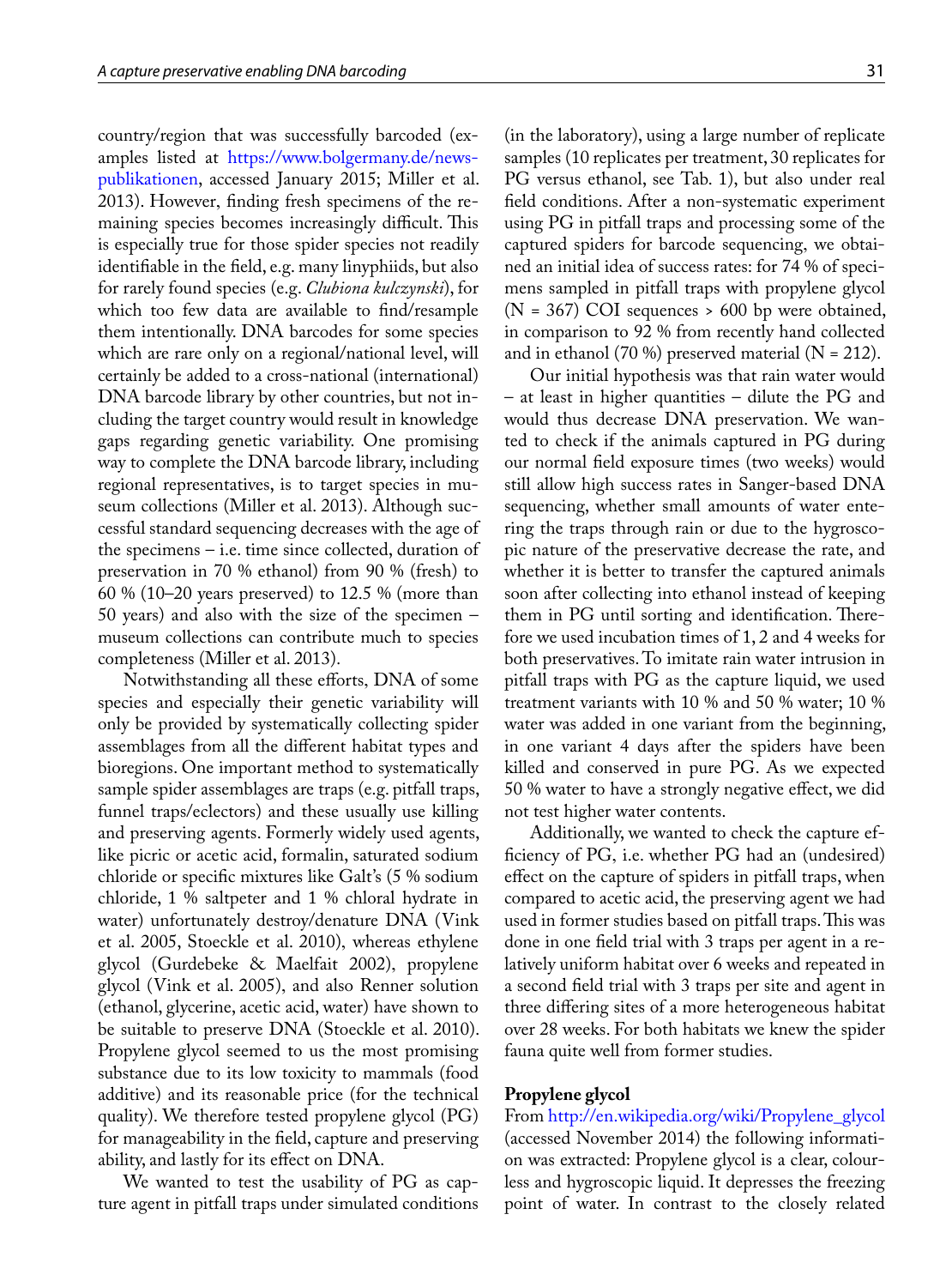Tab. 1: Experimental design of the test of DNA preservation. Abbreviations: Treat = treatment; 1. Pres. = first preservative, killing agent; Time 1 = incubation time in first preservative; 2. Pres. = second preservative; Time 2 = incubation time in second preservative; Transfer = Time until transfer to 96 % ethanol (not denatured);  $N =$  number of spider specimens;  $S =$  number of successful sequences  $(> 600 bp)$ 

| Treat         | 1. Pres.                                                  |         | Time 1 2. Pres.                            | Time 2 | <b>Transfer</b> | N  | S  |
|---------------|-----------------------------------------------------------|---------|--------------------------------------------|--------|-----------------|----|----|
| <b>P1</b>     | Propylene glycol                                          | 1 week  |                                            |        | 1 week          | 10 | 10 |
| <b>P2</b>     | Propylene glycol                                          | 2 weeks |                                            |        | 2 weeks         | 10 | 10 |
| <b>P4</b>     | Propylene glycol                                          | 4 weeks |                                            |        | 4 weeks         | 10 | 9  |
| $\mathbf{A1}$ | Ethanol 70 %, denat.                                      | 1 week  |                                            |        | 1 week          | 10 | 10 |
| A2            | Ethanol 70 %, denat.                                      | 2 weeks |                                            |        | 2 weeks         | 10 | 10 |
| A4            | Ethanol 70 %, denat.                                      | 4 weeks |                                            |        | 4 weeks         | 10 | 10 |
| PA            | Propylene glycol                                          | 1 week  | Ethanol 70 %, denat.                       | 1 week | 2 weeks         | 10 | 10 |
| PW1           | Propylene glycol, watered<br>$(10\% \text{ H}, \text{O})$ | 1 week  |                                            |        | 1 week          | 10 | 8  |
| PW2           | Propylene glycol, watered<br>$(10\% H, O)$                | 2 weeks |                                            |        | 2 weeks         | 10 | 9  |
| PWW1          | Propylene glycol, watered<br>$(50\% H, O)$                | 1 week  |                                            |        | 1 week          | 10 | 9  |
| <b>PPW</b>    | Propylene glycol                                          | 3 days  | Propylene glycol,<br>watered $(10\% H, O)$ | 4 days | 1 week          | 10 | 10 |

ethylene glycol – which is very toxic to humans and many animals – propylene glycol is considered safe (GRAS) by the U.S. Food and Drug Administration, and it is used as an humectant (E1520), solvent, and preservative in food and for tobacco products and in many pharmaceuticals, including oral, injectable and topical formulations. Propylene glycol is an approved additive for dog food and considered safe for dogs, but not for cats. LD50 is 20 mL/kg for most laboratory animals. PG is readily degradable, without special risks in terrestrial environments, but high levels of biochemical oxygen demand during degradation in surface waters can adversely affect aquatic life by consuming oxygen needed by aquatic organisms for survival. Surface tension is about half of that of water (35.6 mN/m at 20°C). More information can be found under <http://www.propylene-glycol.com/> (acessed November 2014).

## **Material and methods**

We set up an experiment using manually collected specimens of *Pardosa lugubris* (Lycosidae) from one locality in Karlsruhe (20.6.2013), immediately transferring them into either propylene glycol, diluted propylene glycol, or 70 % denatured ethanol under the design summarized in Tab. 1. We used technical grade propylene glycol  $(C_3H_8O_2)$  from Herrlan PSM. All samples were always stored in a household refrigerator at the Staatliches Museum für Naturkunde Karlsruhe (SMNK) until finally cutting one leg of each spider and transferring it into absolute ethanol. These samples were then transported under cooled conditions to Stuttgart. DNA extraction was done in the laboratory of the Staatliches Museum für Naturkunde Stuttgart (SMNS) in March 2014 using the following procedure: Legs were used for parallelized, automated extraction in a Xiril Neon 100 robot, and amplification of the mitochondrial Cox1, 3' region (Simon et al. 1994) following the protocol developed by Ivanova et al. (2006). Unpurified PCR products were sent out to a sequencing facility (GATC GmbH, Konstanz). Contig assembly was handled using the software package Geneious (Biomatters, NZ) and lab data managed through a LIMS (Laboratory Information Management System). Specimens are deposited in the Arachnological collection of SMNK, DNA vouchers in the biobank of SMNS, field and laboratory data are linked through the database system Diversity Workbench (Triebel et al. 1999, Raub et al. 2012).

We compared the capture efficiency of pitfall traps with PG and acetic acid in two field trials:

In a meadow orchard on a village margin (Hohenwettersbach, Karlsruhe) from 17.4.-31.5.2012 (6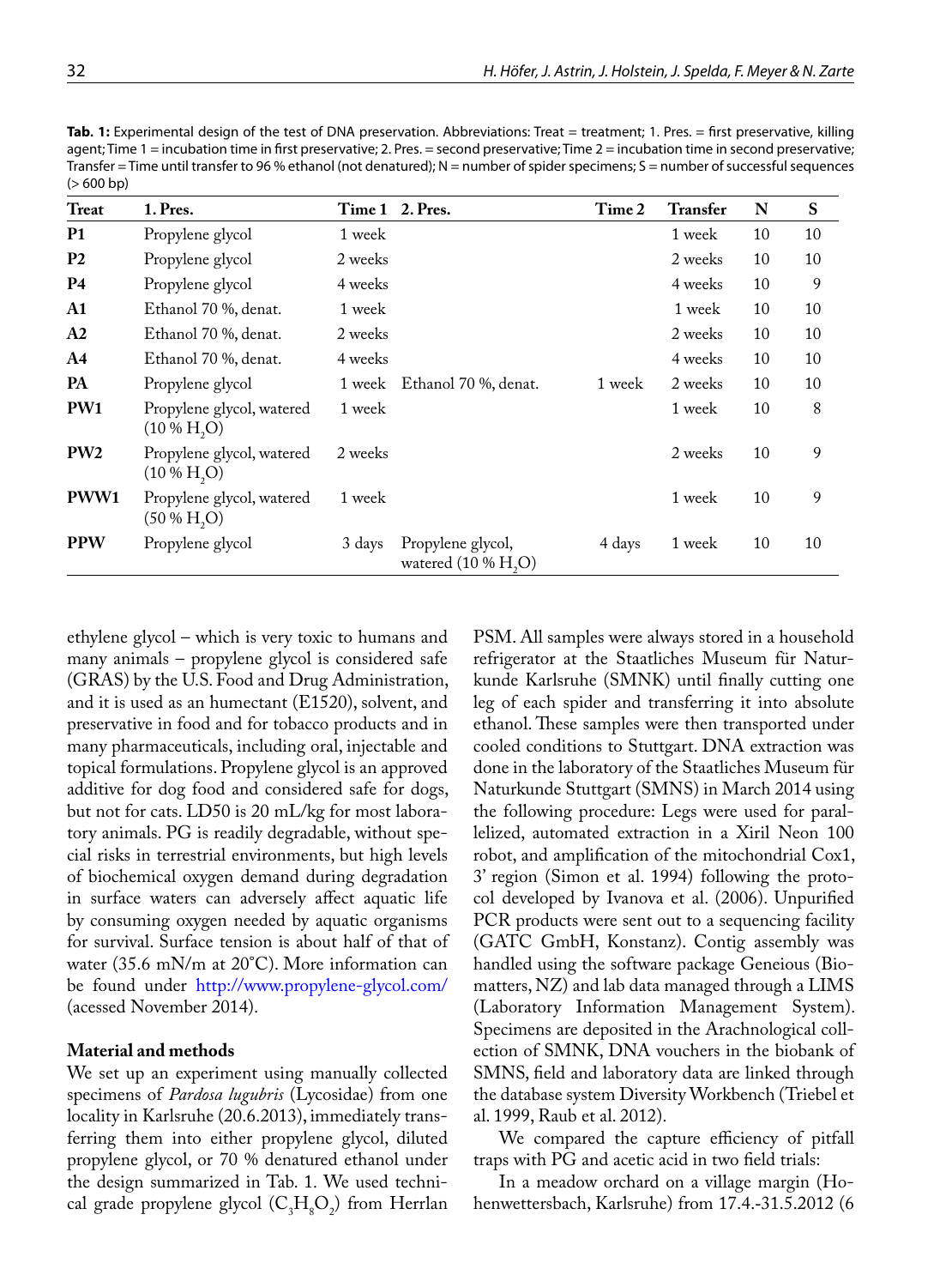weeks): 3 traps with acetic acid, 3 traps with propylene glycol within appr.  $100 \text{ m}^2$  (randomly selected);

In a dry/wet mountain heathland (Rasenbinsen-Bergheide at Schliffkopf, Northern Black Forest) from 18.4.-29.10.2012 (28 weeks): 9 traps with acetic acid and 9 traps with PG in an accidentally (April 2010) burned area (appr. 1 ha) originally covered with grass (3/3 traps) and pine (3/3 traps) and 3/3 traps in a neighbouring control area (not burned).

Pitfall traps were of the conventional type with plastic cups of 300 ml and an opening diameter of 67 mm, inserted in the ground, flush with the soil surface and filled with 100 ml preserving agent. Traps were protected against rain by non-transparent metallic roofs and to minimize capture of small vertebrates plastic funnels (opening diameter 1.6 cm, 30° angle) were inserted in the cups. Acetic acid was used in a 2.5 % solution with a drop of detergent added. Traps were emptied and refilled with fresh capture fluid every two weeks.

**Statistics.** Data from pitfall trapping were analyzed with a Manova (GLM) for the effects of fluid (capture agent) and site on the capture of individuals and species of all spiders, and the three dominant families with Statistica 9.0 (StatSoft Inc. 2009).

## **Results**

All (100 %) 30 samples initially preserved in 70 % denatured ethanol and 93.75 % of 80 samples initially preserved in propylene glycol were successfully sequenced (i.e. COI sequence > 600 bp recovered). For only one of each treatment P4, PW2, PWW1 and two of PW1 or PCR was not successful, or the recovered sequence was < 300 (see Tab. 1).

Pitfall trapping in the meadow orchard during six weeks showed a positive, but not significant effect ( $F_{1,34}$  = 0.08, p = 0.78) of PG (413 in PG versus 398 spiders in acetic acid) on the capture of spiders.

The pitfall study of the spiders in the Black Forest showed a different picture (Tab. 2). Traps with propylene glycol captured more individuals and species at all three sites. The effect, although not high (1.1–1.4 ind./per trap, 0.4–0.6 species/trap) in size is highly significant (Manova: Wilks Lambda = 0.972, F(2, 233)  $= 3.34$ ,  $p = 0.037$ ) (Fig. 1) and consistent among families (Fig. 2) for the three most frequently captured families Agelenidae (*Inermocoelotes inermis*, *Coelotes terrestris*), Lycosidae (*Trochosa terricola*, *Alopecosa pulverulenta, Pardosa pullata, P. lugubris*) and Linyphiidae (*Glyphesis servulus*, *Pocadicnemis pumila*, *Micrargus herbigradus*) (most abundant species given).

## **Discussion**

The results may indicate a possible negative effect of water intrusion (PW-treatments) into propylene glycol on DNA preservation, albeit without statistical significance. None of the treatments destroyed mitochondrial DNA (COI) at a rate which renders PCR amplification unsuccessful in a standard procedure for barcoding. This was partly expected based on the published literature (Gurdebeke & Maelfait 2002, Stoeckle et al. 2010). However, before recommending the practical application of propylene glycol as a capture fluid in traps, several aspects had to be checked. Fortunately, addition of small to medium water quantities – which are likely to occur in the field due to the hygroscopic nature of PG, but also rain – did not lead to DNA degradation critical for DNA barcode sequencing. However, strong water intrusion or longer storage in watered PG should probably be avoided to guarantee high success rates. Using PG in pitfall traps protected against rain, leaving them two weeks in the field and then transferring spiders to 70–80 % ethanol for morphological identification seems feasible to maintain the potential for a later use of specimens for DNA barcoding. The very high

**Tab. 2:** Capture efficiency of pitfall traps filled with acetic acid vs. propylene glycol at three mountain heathland sites in the northern Black Forest

|                       | <b>Acetic acid</b> |          |         |          |             | Propylene glycol |                |          |
|-----------------------|--------------------|----------|---------|----------|-------------|------------------|----------------|----------|
|                       | individuals        |          | species |          | individuals |                  | <b>Species</b> |          |
| Site                  | total              | per trap | total   | per trap | total       | per trap         | total          | per trap |
| Pine, burned in 2010  | 80                 | 2.4      | 22      | 2.2      | 109         | 3.6              | 27             | 2.9      |
| Grass, burned in 2010 | 83                 | 2.3      | 21      | 2.3      | 138         | 3.7              | 30             | 2.9      |
| Control, not burned   | 130                | 3.5      | 23      | 3.0      | 178         | 4.6              | 37             | 3.4      |
| total                 | 293                | 2.7      | 41      | 4.9      | 459         | 4.2              | 51             | 6.8      |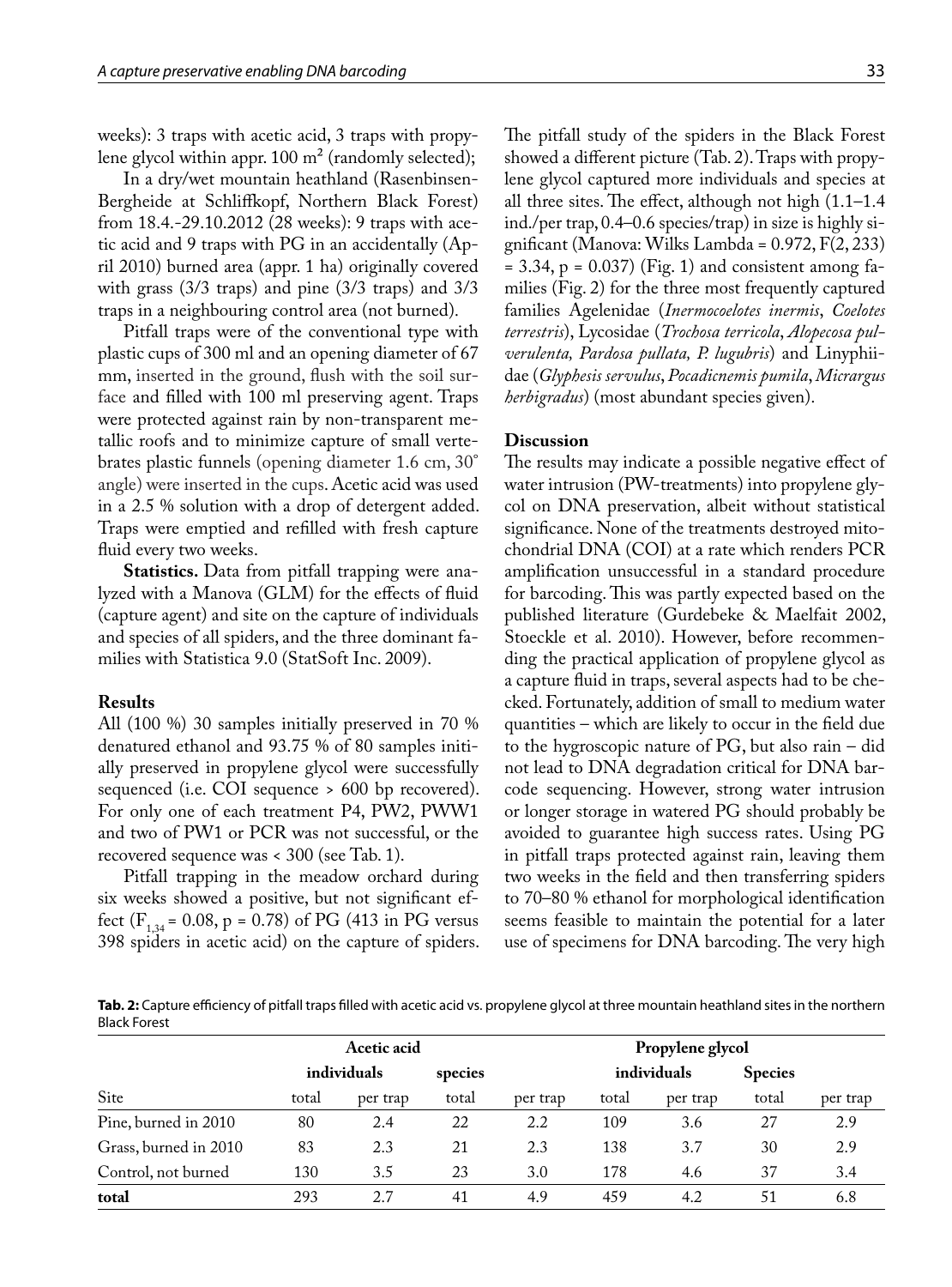

**Fig. 1:** Effect of the preservative (capture fluid) on the capture of individuals and species in pitfall traps at three sites in montane heathland in the northern Black Forest. Results of a two-way Manova (GLM): effect of fluid (Wilks Lambda =  $0.972$ , F(2, 233) = 3.34, p = 0.037) and site (Wilks Lambda  $= 0.93420$ , F(4, 466) = 4.03, p = 0.003) on the two-week capture of **a.** individuals per trap; **b.** species per trap; vertical bars show 0.95 confidence intervals.

success rates of both preserving agents in the laboratory trial in comparison with success rates from field samples shows that in the field a series of unknown and uncontrollable factors further influence the preservation of the specimens. The yield of field samples could probably be increased by early (i.e. before transfer to denatured ethanol) cutting of a leg and its preservation in 96 % non-denatured ethanol under stable, cool conditions.

The results are based on short exposure times: four weeks at most until transfer into the recommended preservation fluid (non-denatured 96 % ethanol). However our focus lay on testing the use of a capture preservative under field conditions and realizing the usual processing of faunistic/ecological samples in our lab. The use of PG as a long-time preservation fluid in collections, as an alternative to the very expensive non-denatured ethanol, should be investiga-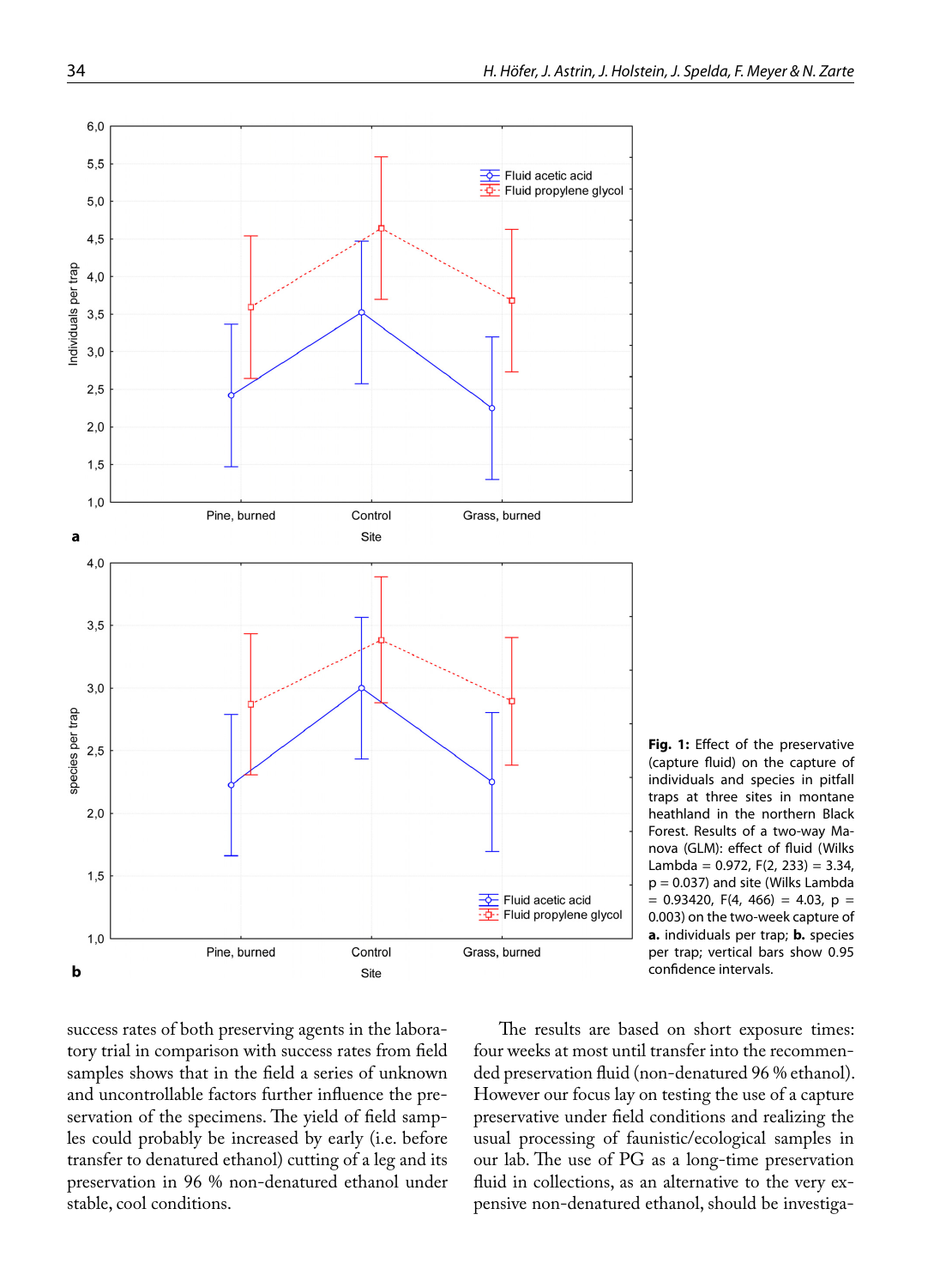

Fig. 2: Effect of the preservative (capture fluid) on the capture of the three dominant spider families in pitfall traps in montane heathland in the northern Black Forest. Results of a MANOVA (Wilks Lamb $da = 0.46$ , (F3, 14) = 5.34, p = 0.01); vertical bars show 0.95 confidence intervals.

ted over long-term experiments, including further aspects of long-term conservation. Vink et al. (2005) tested preservation in PG (and other preservatives) during six weeks and found PG to be superior to 95 % ethanol, at least for single copy genes. Regarding other aspects, the same authors reported a personal communication by M. J. Ramirez "It appears that propylene glycol may cause soft tissue shrinkage in specimens" (Vink et al. 2005).

In the light of the use of traps to capture spiders to complete the DNA barcode reference database of German species, we advocate the use of propylene glycol rather than acetic acid as a killing and preserving fluid in the field. Ethanol is not useful, due to its strong evaporation. The comparison of capture rates of PG with those of acetic acid shows that PG is more effective, perhaps due to its viscosity and lower surface tension compared to water. Although an attractiveness of particular capture liquids for individual species or groups has been shown and discussed by several authors (e.g. Adis & Kramer 1975, Adis 1979, Buchberger & Gerstmeier 1993, Gläser 2010), it was and is not feasible to compare even the more commonly used killing and preserving agents in their capture efficiency and undesirable effects in many habitats for the target taxa. However, we wanted to check at least how PG – as a promising agent under the new criteria of DNA preservation – behaves in

this respect in comparison with the formerly used acetic acid. Most important here is the fact that PG was not selectively attractive to individual species or families and relative capture efficiency did not differ between the three sites. It can therefore be used to sample spider assemblages of different habitats, preserving the potential of identifying or verifying identifications (Vink et al. 2005, Blagoev et al. 2013) of trap sampled material through DNA barcoding, based on the comparison with a good reference database on German (European) spider species.

#### **Acknowledgements**

We thank Dr. Carlos Monje and Dr. Hong Shen for the extraction and processing of the DNA samples, M.Sc. Claudia Wesseloh for assistance in sorting the spiders and Dr. Steffen Bayer for commenting on an earlier version of the manuscript.

#### **References**

- Adis J 1979 Problems of interpreting arthropod sampling with pitfall traps. – Zoologischer Anzeiger 202: 177-184
- Adis J & Kramer E 1975 Formaldehyd-Lösung attrahiert *Carabus problematicus* (Coleoptera: Carabidae). – Entomologica Germanica 2: 121-125
- Astrin JJ, Huber BA, Bernhard M & Klutsch CFC 2006 Molecular taxonomy in pholcid spiders (Pholcidae, Araneae): evaluation of species identification methods using CO1 and 16S rRNA. – Zoologia Scripta 35: 441- 457 – doi: [10.1111/j.1463-6409.2006.00239.x](http://dx.doi.org/10.1111/j.1463-6409.2006.00239.x)